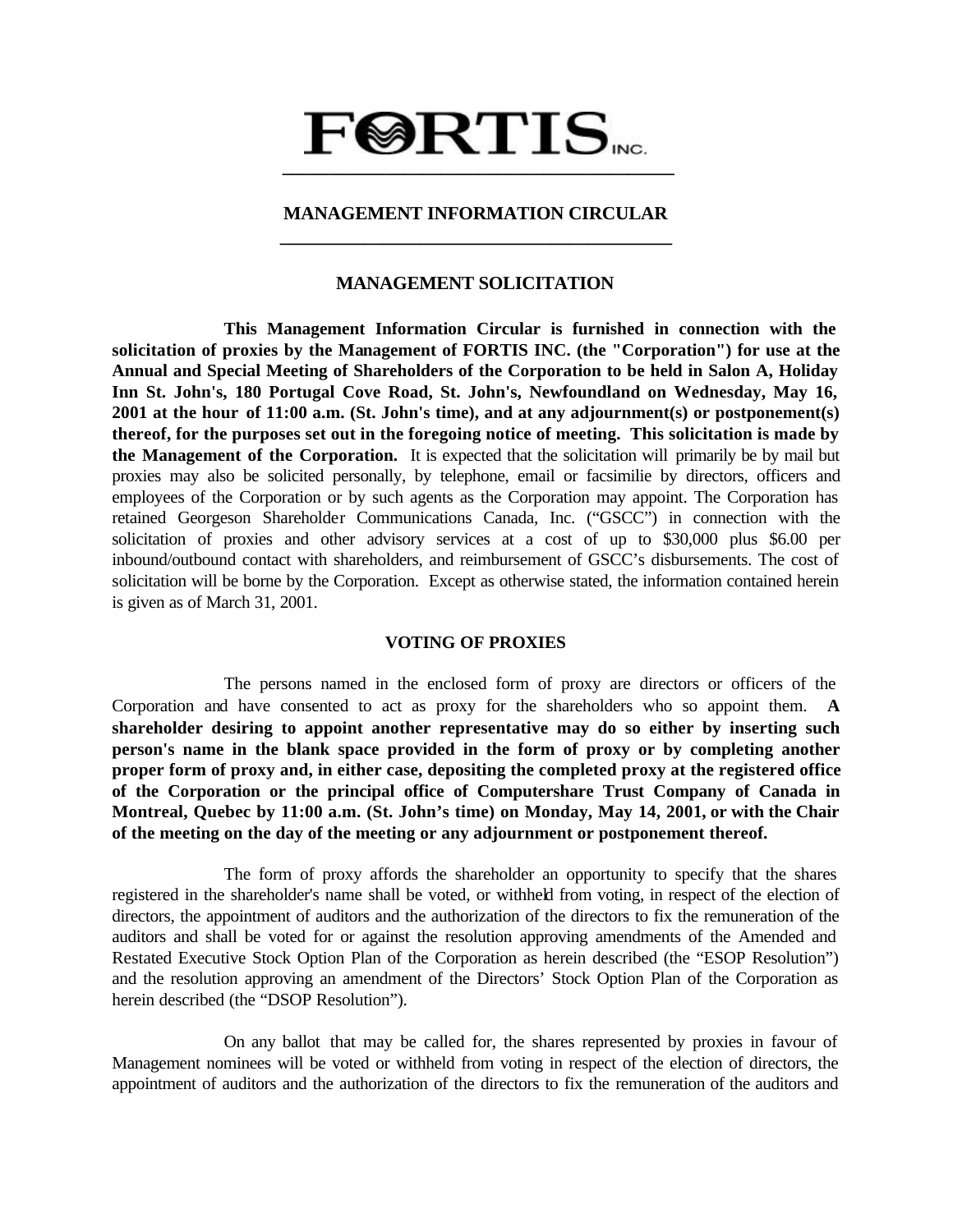will be voted for or against the ESOP Resolution and the DSOP Resolution in accordance with the specifications made by each shareholder.

**In respect of proxies on which the shareholders have not specified that the proxy nominees are required to vote or withhold from voting in respect of the election of directors, the appointment of auditors and the authorization of the directors to fix the remuneration of the auditors and to vote for or against the ESOP Resolution and the DSOP Resolution, the shares represented by proxies in favour of Management nominees will be voted for the election of the directors listed hereafter, the appointment of auditors named herein and the authorization of the directors to fix the remuneration of the auditors, the ESOP Resolution and the DSOP Resolution.**

The form of proxy confers discretionary authority on the proxy nominee with respect to amendments or variations of matters identified in the notice of meeting and with respect to other matters which may properly come before the meeting or any adjournment(s) or postponement(s) thereof. Management knows of no such amendments, variations or matters. However, if any such amendment, variation or matter should properly come before the meeting, the shares represented by proxies in favour of the Management nominees will be voted on such matters in accordance with the best judgment of the proxy nominee.

#### **REVOCATION OF PROXIES**

Proxies given by shareholders for use at the meeting may be revoked at any time prior to their use. In addition to revocation in any other manner permitted by law, a proxy may be revoked by an instrument in writing executed by the shareholder or by the shareholder's attorney authorized in writing or, if the shareholder is a corporation, under its corporate seal or by an officer thereof duly authorized. Where shares are held in joint or common ownership of any kind, the signature of each owner is required on the form of revocation. A form of revocation must be deposited either at the registered office of the Corporation or the principal office of Computershare Trust Company of Canada in Montreal, Quebec at any time not later than 5:00 p.m. (St. John's time) on Tuesday, May 15, 2001, or with the Chair of the meeting on the day of the meeting or any adjournment thereof.

### **VOTING SHARES AND PRINCIPAL HOLDER THEREOF**

The authorized capital of the Corporation consists of an unlimited number of Common Shares, an unlimited number of First Preference Shares, issuable in series, and an unlimited number of Second Preference Shares, issuable in series, in each case without nominal or par value. As of March 31, 2001, 14,846,682 Common Shares, 2,000,000 5.95% Fixed Rate Cumulative Redeemable Retractable First Preference Shares, Series B and no Second Preference Shares were issued and outstanding. Each Common Share carries one vote in respect of each matter to be voted upon at the meeting. None of the First Preference Shares currently carries the right to vote.

Only holders of Common Shares of record at the close of business on March 31, 2001 will be entitled to vote at the meeting except to the extent that a holder of record has transferred shares after that date and the transferee of such shares establishes proper ownership and requests not la ter than 10 days before the meeting that the transferee's name be included in the list of shareholders entitled to vote at the meeting.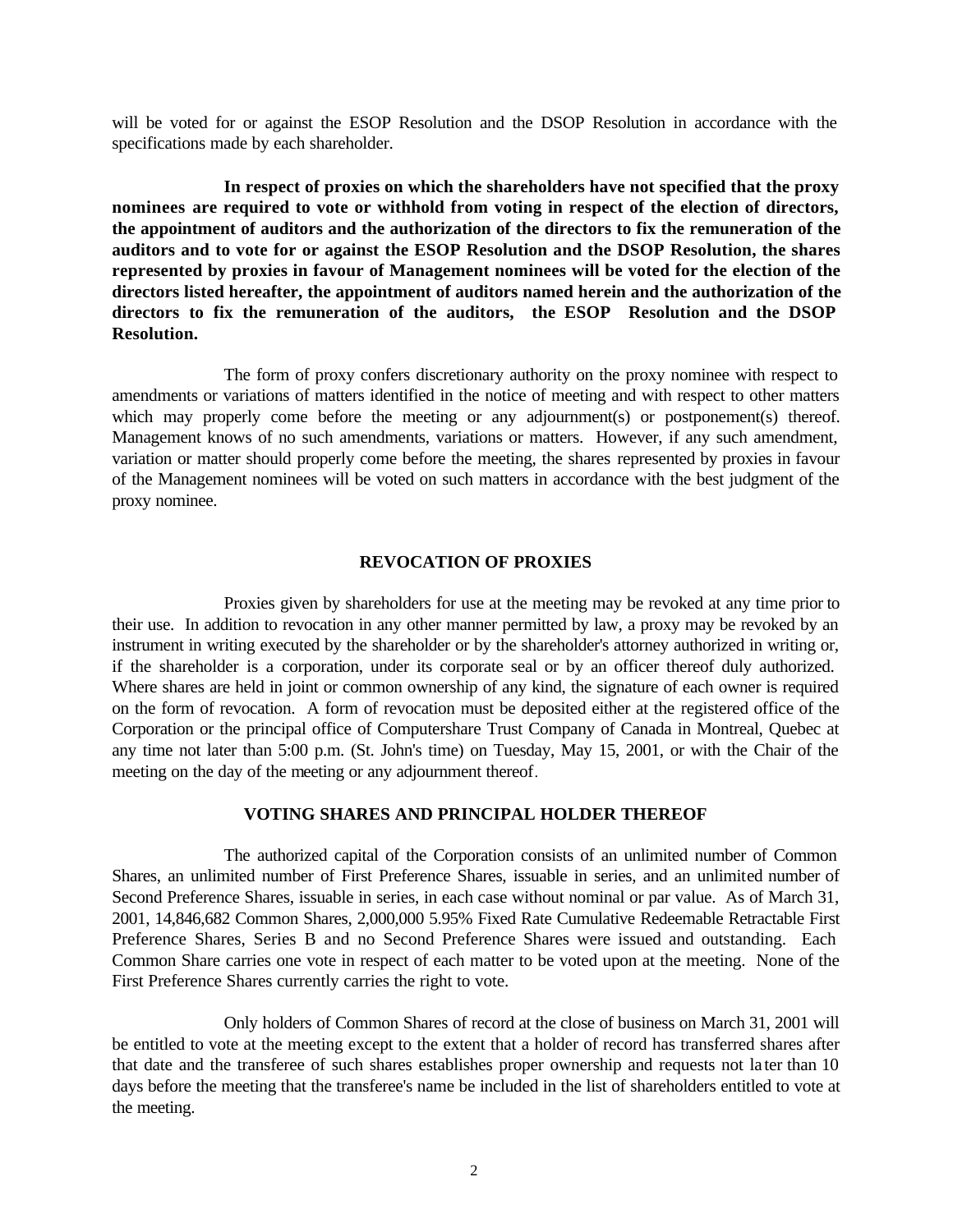To the best of the knowledge of the directors and officers of the Corporation, no shareholder beneficially owns or exercises control or direction over more than 10% of the issued and outstanding Common Shares of the Corporation.

#### **MATTERS FOR CONSIDERATION OF SHAREHOLDERS**

#### **Election of Directors**

The shareholders of the Corporation will be asked to elect eight directors for the ensuing year. The present term of office of each director of the Corporation will expire immediately prior to the election of directors at the meeting. Each person whose name follows is proposed to be elected as a director of the Corporation to serve until the next annual meeting of shareholders or until his or her successor is elected or appointed. Unless the authority to do so is withheld, proxies in favour of Management will be voted for the election of such proposed nominees as directors. If any of the proposed nominees should for any reason be unable to serve as a director of the Corporation, the persons named in the enclosed form of proxy reserve the right to nominate and vote for another nominee in their discretion unless the shareholder has specified in the proxy that the shares are to be withheld from voting in the election of directors.

| <b>Name</b>                                                | <b>Present Principal Occupation</b><br>and Position with the<br>Corporation | <b>Director</b><br>since | <b>Common Shares of the</b><br><b>Corporation beneficially</b><br>Owned or over which<br>control or direction is<br>Exercised $^{(3)}$ |
|------------------------------------------------------------|-----------------------------------------------------------------------------|--------------------------|----------------------------------------------------------------------------------------------------------------------------------------|
| ANGUS A. BRUNEAU (1) (2)<br>St. John's, Newfoundland       | Chair of the Corporation                                                    | 1987                     | 10,970                                                                                                                                 |
| BRUCE CHAFE <sup>(1)</sup><br>St. John's, Newfoundland     | Corporate Director                                                          | 1997                     | 1,089                                                                                                                                  |
| DARRYL D. FRY <sup>(2)</sup><br>Osprey, Florida            | Corporate Director                                                          | 1998                     | 1,000                                                                                                                                  |
| <b>GEOFFREY F. HYLAND</b><br>Alton, Ontario                | President and Chief Executive<br>Officer<br>Shaw Industries Ltd.            | <b>New</b>               | 1,000                                                                                                                                  |
| LINDA L. INKPEN <sup>(2)</sup><br>St. John's, Newfoundland | <b>Medical Practitioner</b>                                                 | 1994                     | 1,080                                                                                                                                  |
| H. STANLEY MARSHALL<br>St. John's, Newfoundland            | President and Chief Executive<br>Officer of the Corporation                 | 1995                     | 25,525                                                                                                                                 |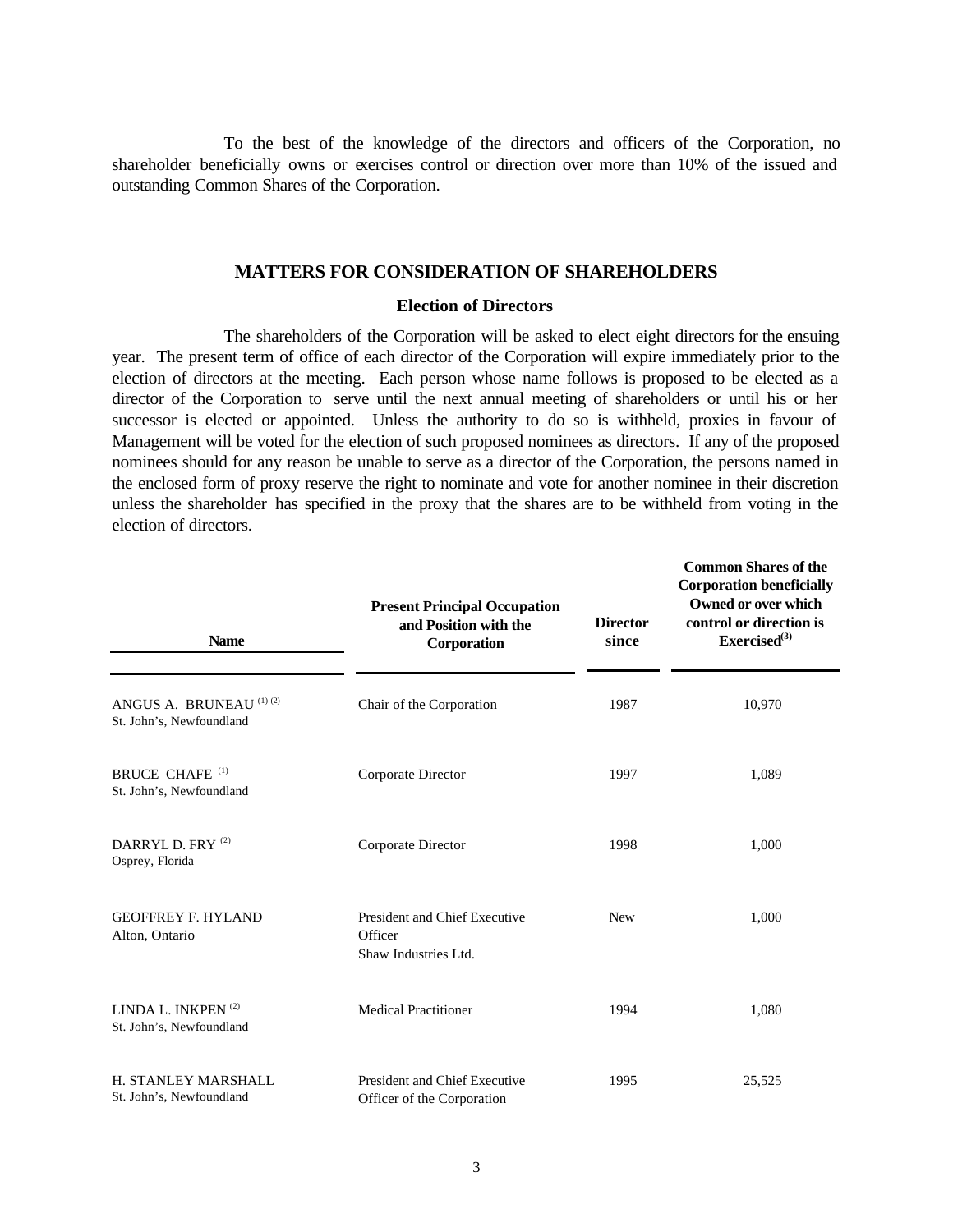| ROY P. RIDEOUT<br>Toronto, Ontario                                    | <b>Chairman and Chief Executive</b><br>Officer<br>Clarke Inc. | 2001 | 2,000  |
|-----------------------------------------------------------------------|---------------------------------------------------------------|------|--------|
| DAVID A. SCALES <sup>(1)</sup><br>Charlottetown, Prince Edward Island | Corporate Director                                            | 1995 | 11.326 |

(1) These individuals serve on the Audit Committee.

(2) These individuals serve on the Governance and Human Resources Committee.

(3) The respective nominees have furnished the information indicated above relating to share ownership.

The above named nominees, other than Messrs. Hyland and Rideout, are directors who were elected to their present term of office by a vote of shareholders at the 2000 Annual Meeting of Shareholders of the Corporation.

Mr. Hyland is the President and Chief Executive Officer of Shaw Industries Ltd., an energy services company specializing in technology-based products and services for exploration and production, pipeline and petrochemical and industrial markets worldwide. Mr. Hyland has held increasingly senior positions with Shaw Industries Ltd. since joining the company in 1967. He was appointed President in 1987 and assumed the position of Chief Executive Officer in 1995.

Mr. Rideout has been the Chairman and Chief Executive Officer of Clarke Inc. since its initial public offering in 1998. Clarke Inc., is a Canadian provider of freight transportation and logistical services throughout North America. From 1993 until his appointment at Clarke Inc., Mr. Rideout was the President and Chief Operating Officer of Newfoundland Capital Corporation, the former parent of Clarke Inc., prior to which he held senior management positions with Newfoundland Capital Corporation. Mr. Rideout was appointed to the Board on March 8, 2001 to fill the vacancy created by the resignation of Mr. Gilbert S. Bennett.

## **Appointment of Auditors and Authorization of the Directors to Fix the Auditors' Remuneration**

Deloitte & Touche LLP were appointed auditors of the Corporation at the 2000 Annual Meeting of Shareholders, and Management proposes to nominate Deloitte & Touche LLP as the auditors of the Corporation to hold office until the close of the next annual meeting of shareholders. The directors, through the Audit Committee, negotiate with the auditors of the Corporation, on an arm's length basis, in determining the fees to be paid to the auditors. Such fees have been based upon the complexity of the matters dealt with and the time expended by the auditors in providing services to the Corporation. Management believes that the fees negotiated in the past with the auditors of the Corporation have been reasonable in the circumstances and would be comparable to fees charged by other auditors providing similar service. It is intended that the shares represented by proxies in favour of Management nominees will be voted in favour of the appointment of Deloitte & Touche LLP as auditors of the Corporation and the authorization of the directors to fix the auditors' remuneration unless the shareholder has specified in the proxy that the shares are to be withheld from voting in respect of the appointment of auditors and such authorization of the directors.

## **Amendment of Executive Stock Option Plan**

The Corporation instituted an executive stock option plan in 1988. On April 24, 1996 the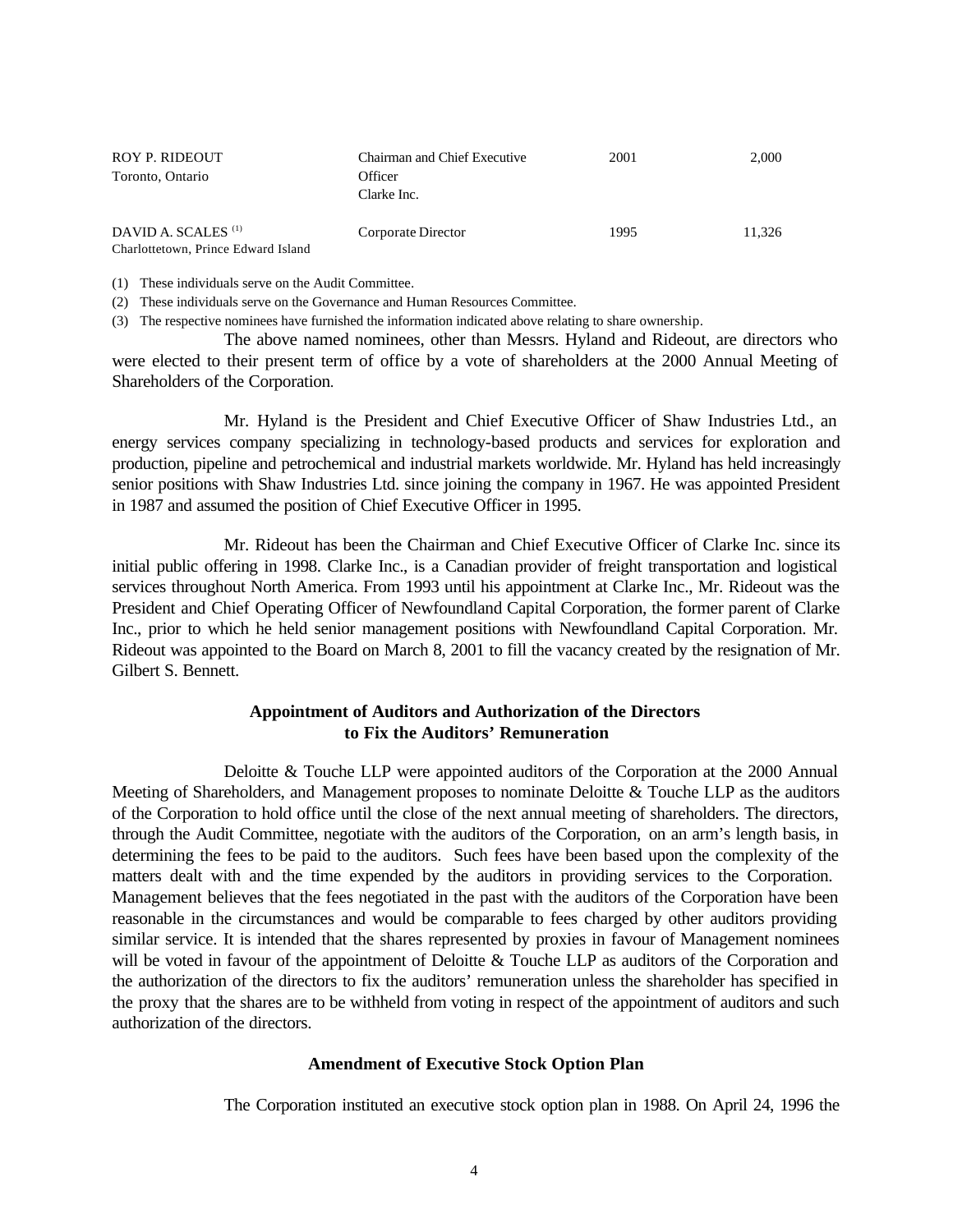Corporation adopted the Amended and Restated Executive Stock Option Plan dated as of December 5, 1995 (the "ESOP"). The ESOP is administered by the Governance and Human Resources Committee of the Corporation. The purpose of the ESOP is to advance the interests of the Corporation by encouraging ownership of Common Shares by senior employees of the Corporation or its subsidiaries, and thereby provide additional incentive for them to promote the success of the Corporation in a highly competitive business environment.

On March 8, 2001 the Board of Directors approved, subject to shareholder approval and approval of The Toronto Stock Exchange (the "TSE"), amendments to the ESOP (the "ESOP Amendments") as follows: (i) to increase the number of Common Shares which may be issued thereunder from 800,000 to 1,300,000; and (ii) to increase the term of an option issued thereunder from five years to ten years.

At the Meeting, shareholders will be asked to pass a resolution (the "ESOP Resolution") approving the ESOP Amendments. The Corporation's compensation philosophy is predicated on the belief that broadly-based employee participation in share ownership encourages senior employees to maximize shareholder value. The purpose of the ESOP Amendments is to ensure that a sufficient number of shares are issuable under the ESOP to permit the Corporation to maintain its policy of awarding options to maintain competitive total compensation levels in order to attract and retain highly qualified professionals and to reward past and expected future contributions of senior employees of the Corporation and its subsidiaries. Currently, the maximum number of Common Shares that may be reserved for issuance upon the exercise of options granted under the ESOP is 800,000. As at March 31, 2001, the number of Common Shares issued pursuant to the exercise of options granted under the ESOP was 442,872. Accordingly, following approval of the ESOP Resolution, the total number of Common Shares available for issuance upon the exercise of options granted under the ESOP will be 857,128, which is consistent with the number of Common Shares that have historically been made available for issuance under the ESOP. The total number of Common Shares reserved for issuance under the ESOP and all other share compensation arrangements of the Corporation, following approval of the ESOP Resolution will represent approximately 9.7% of the Corporation's currently issued and outstanding Common Shares.

The increase in the term of options granted under the ESOP from five years to ten years is consistent with Canadian executive compensation practice and with the current TSE policy relating to the term of options granted under share compensation arrangements. The increased term will apply to options granted after approval of the ESOP Resolution and will not be applicable to currently outstanding options which shall continue to expire five years from the date of grant thereof.

The text of the ESOP Resolution is attached as Schedule A hereto. Copies of the ESOP are available for inspection at the registered office of the Corporation and will be available upon request at the Meeting.

The TSE policy requires that the proposed amendments to the ESOP be approved by a majority of the votes cast at a shareholders' meeting. The Board of Directors has determined that the ESOP Amendments are in the best interests of the Corporation and unanimously recommends that the shareholders vote in favour of the ESOP Resolution.

## **AMENDMENT OF DIRECTORS' STOCK OPTION PLAN**

On February 18, 1998, the Corporation adopted the Directors' Stock Option Plan (the "DSOP"). The DSOP is administered by the Governance and Human Resources Committee of the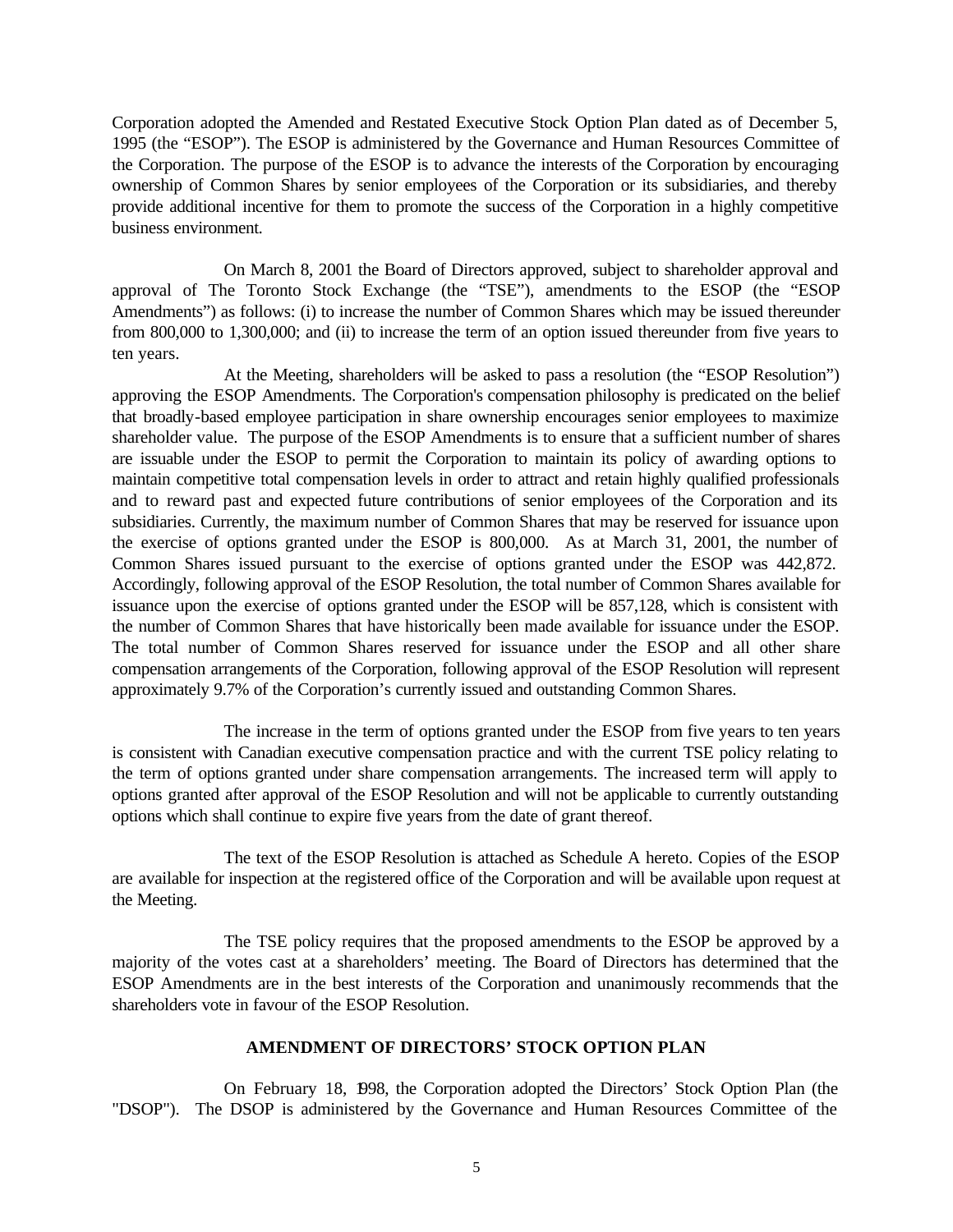Corporation. The purpose of the DSOP is to advance the interests of the Corporation by encouraging ownership of Common Shares by independent directors of the Corporation, or its subsidiaries, and thereby align their interests with those of the shareholders of the Corporation.

It is proposed that the term of an option issued under the DSOP be increased from five years to ten years, which amendment (the "DSOP Amendment") is consistent with the proposed amendment of the ESOP set out above. The DSOP Amendment was approved by the Board of Directors on March 8, 2001, subject to shareholder and TSE approval.

At the Meeting, shareholders will be asked to pass a resolution (the "DSOP Resolution") approving the DSOP Amendment. The text of the DSOP Resolution is attached as Schedule B hereto. Copies of the DSOP are available for inspection at the registered office of the Corporation and will be available upon request at the Meeting.

The TSE policy requires that the proposed amendment to the DSOP be approved by a majority of the votes cast at the shareholders' meeting. The Board of Directors has determined that the DSOP Amendment is in the best interests of the Corporation and unanimously recommends that the shareholders vote in favour of the DSOP Resolution

## **COMPENSATION OF NAMED EXECUTIVE OFFICERS**

The following table sets forth information concerning the annual and long-term compensation earned for services rendered during each of the last three financial years in respect of the Chief Executive Officer of the Corporation and each of the other most highly compensated executive officers of the Corporation.

|                                | <b>Annual Compensation</b> |                  |                        | <b>Long Term Compensation</b>                |                                                          |                                  |                                                    |
|--------------------------------|----------------------------|------------------|------------------------|----------------------------------------------|----------------------------------------------------------|----------------------------------|----------------------------------------------------|
| Name and Principal Position    | Year                       | Salary<br>$($ \$ | <b>Bonus</b><br>$(\$)$ | Other Annual<br>Compensation $(1)$<br>$($ \$ | <b>Securities</b><br>Under<br>Options<br>Granted<br>(# ) | <b>LTIP</b><br>Payouts<br>$(\$)$ | All Other<br>Compensation <sup>(2)</sup><br>$(\$)$ |
| H. STANLEY MARSHALL            | 2000                       | 408,000          | 242,342                | 103,465                                      | 20,995                                                   | 69,241                           | 1,456                                              |
| President and Chief Executive  | 1999                       | 373,000          | 189,298                | 34,859                                       | 15,193                                                   |                                  | 1,324                                              |
| Officer                        | 1998                       | 317,000          | 100,000                | 252,370                                      | 10,413                                                   |                                  | 1,489                                              |
| KARL W. SMITH <sup>(3)</sup>   | 2000                       | 200,000          | 75,000                 | 29,258                                       | 8,576                                                    | 10,000                           | 1,469                                              |
| Vice President, Finance and    | 1999                       | 166,333          | 44,086                 | 1,992                                        | 4,399                                                    | ---                              | 15,054                                             |
| <b>Chief Financial Officer</b> | 1998                       | 156,000          | 42,000                 | 51                                           | 3,416                                                    | ---                              | 869                                                |
| <b>RONALD W. McCABE</b>        | 2000                       | 150,300          | 45,090                 | 2,363                                        | 5,156                                                    |                                  | 691                                                |
| General Counsel and            | 1999                       | 135,000          | 35,100                 | 2,101                                        | 3,666                                                    |                                  | 628                                                |

## *Summary Compensation Table*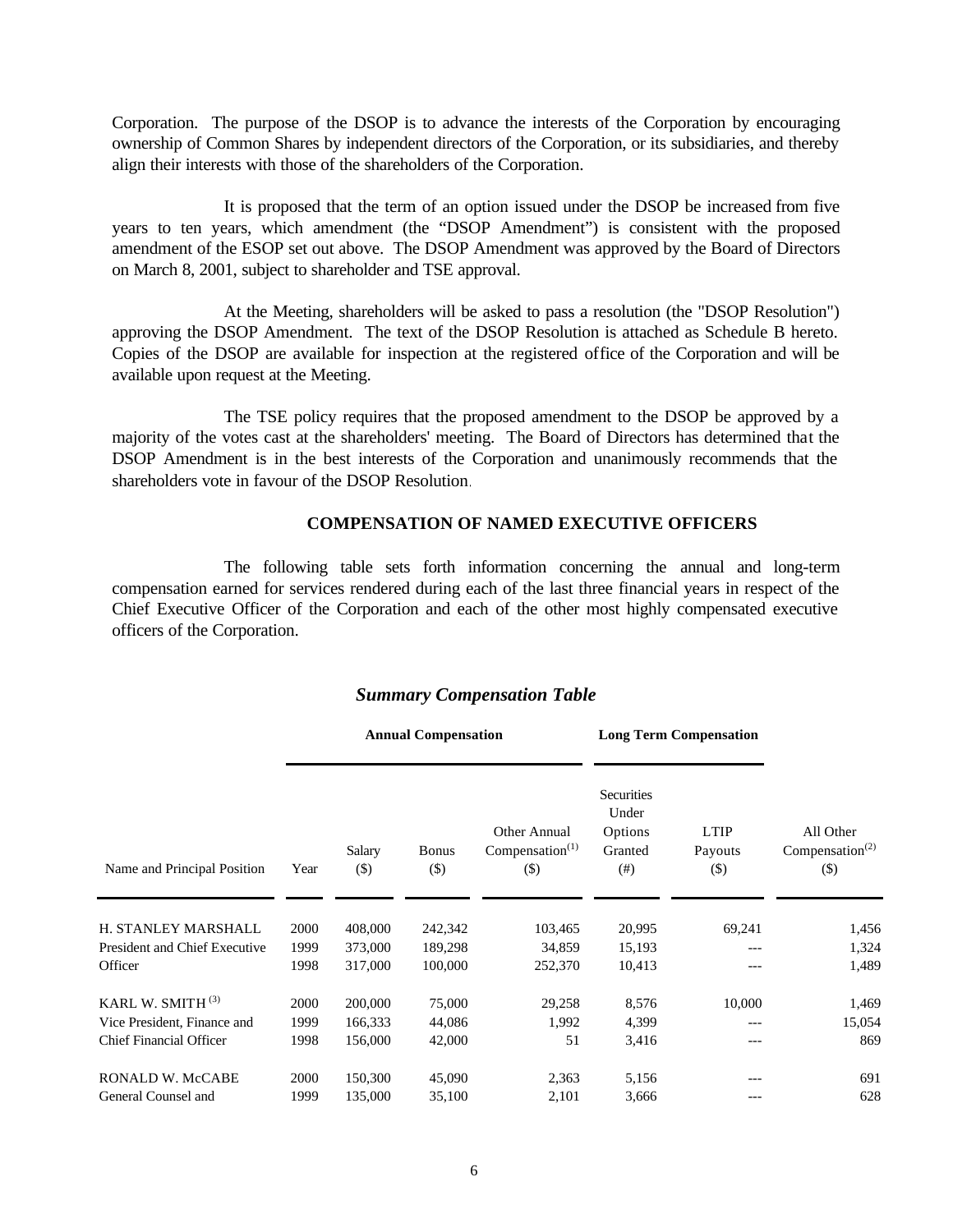| Corporate Secretary | !998 | 130,000 | 25,000 | .349<br>ر… | 847 | --- | 486 |
|---------------------|------|---------|--------|------------|-----|-----|-----|
|---------------------|------|---------|--------|------------|-----|-----|-----|

- (1) Includes the difference between purchase price and market price of Common Shares purchased through the exercise of stock options (see *Aggregate Options Exercised During the Most Recently Completed Financial Year and Year-End Option Values* Table), 10% discount on the purchase of Common Shares under the Employee Share Purchase Plan, interest benefits and directors' fees.
- (2) Represents (i) the dollar value of insurance premiums paid by the Corporation with respect to term life insurance; and (ii) in the case of Mr. Smith, vacation pay paid by Newfoundland Power in 1999 to Mr. Smith pursuant to a policy available to all employees of Newfoundland Power.
- (3) Mr. Smith was appointed Vice President, Finance and Chief Financial Officer of the Corporation on August 12, 1999. Prior to then he was Vice President, Finance and Chief Financial Officer of Newfoundland Power Inc., a wholly-owned subsidiary of the Corporation.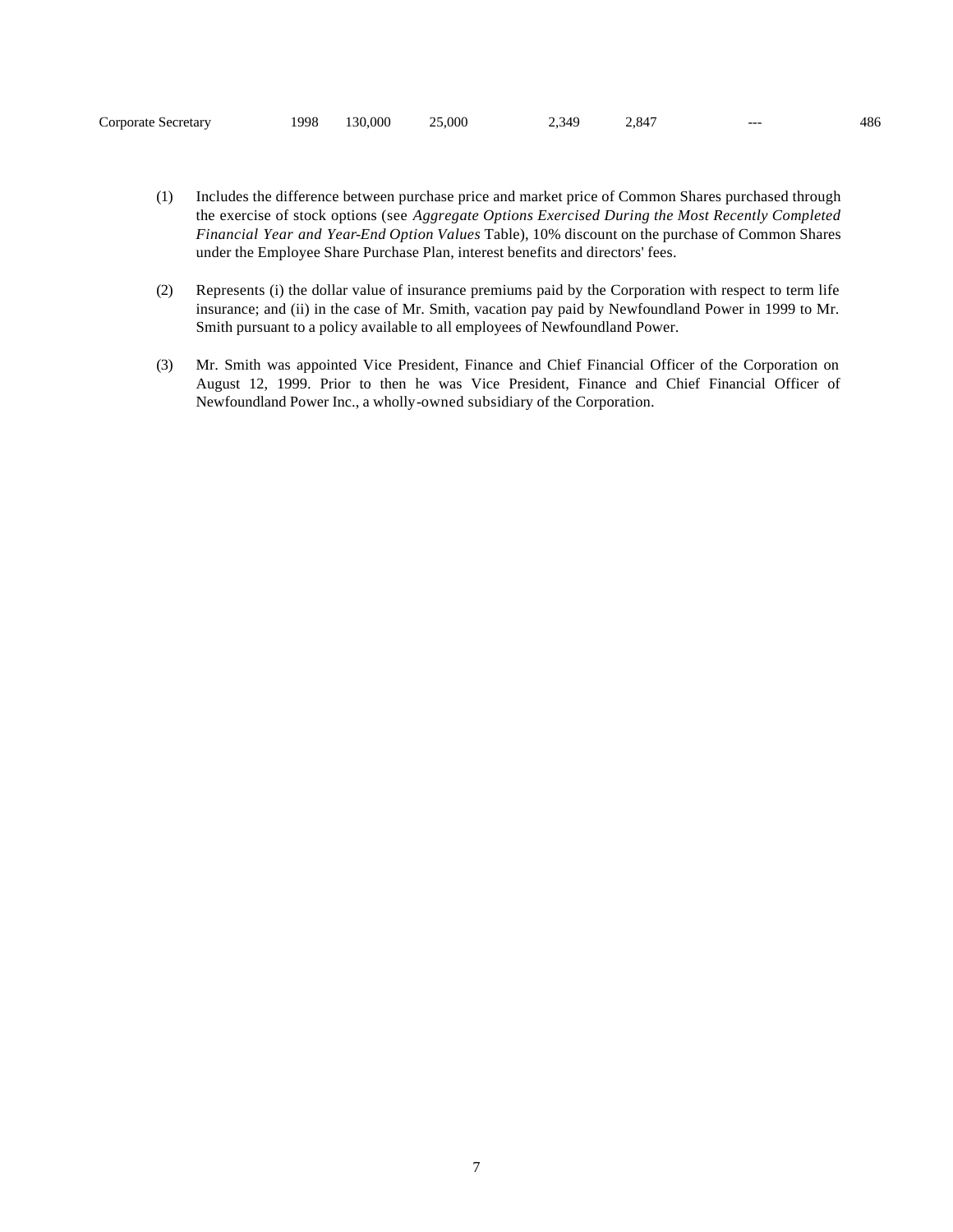The following table sets forth all grants of stock options to the Named Executive Officers of the Corporation under the Corporation's Executive Stock Option Plan during the financial year ended December 31, 2000.

| <b>Name</b>             | <b>Securities</b><br><b>Under</b><br><b>Options</b><br><b>Granted</b><br>$(\#)$ | % of Total<br><b>Options Granted</b><br>to Employees in<br><b>Financial</b><br>Year | <b>Exercise</b><br>Price <sup>(1)</sup><br>(\$/Security) | <b>Market Value</b><br>of<br><b>Securities</b><br>Underlying<br>Options on the<br>Date<br>of Grant<br>(\$/Security) | <b>Expiration Date</b> |  |
|-------------------------|---------------------------------------------------------------------------------|-------------------------------------------------------------------------------------|----------------------------------------------------------|---------------------------------------------------------------------------------------------------------------------|------------------------|--|
| H. STANLEY MARSHALL     | 20,995                                                                          | 18%                                                                                 | 29.15                                                    | 28.60                                                                                                               | March 7, 2005          |  |
| KARL W. SMITH           | 8,576                                                                           | 8%                                                                                  | 29.15                                                    | 28.60                                                                                                               | March 7, 2005          |  |
| <b>RONALD W. McCABE</b> | 5,156                                                                           | 5%                                                                                  | 29.15                                                    | 28.60                                                                                                               | March 7, 2005          |  |

#### *Options Granted During the Most Recently Completed Financial Year*

(1) Exercise price is the average of the daily high and low board lot trading prices of Common Shares traded on The Toronto Stock Exchange on the five trading days immediately preceding the date of the grant of the option.

The following table sets forth details of all exercises of options by the Named Executive Officers during the financial year ended December 31, 2000 and the financial year-end number and value of unexercised options on an aggregated basis.

## *Aggregate Options Exercised During the Most Recently Completed Financial Year and Financial Year-End Option Values*

| <b>Name</b>          | <b>Securities</b><br><b>Acquired</b><br>on Exercise<br>$(\#)$ | <b>Aggregate Value</b><br><b>Realized</b><br>\$) | <b>Unexercised Options</b><br>at Financial Year-End $^{(1)}$<br>(#) | <b>Value of Unexercised</b><br>in-the-Money Options<br>at Financial Year-<br>$\text{End}^{(2)}$<br>\$) |  |
|----------------------|---------------------------------------------------------------|--------------------------------------------------|---------------------------------------------------------------------|--------------------------------------------------------------------------------------------------------|--|
| H. STANLEY MARSHALL  | 7.101                                                         | 44,381                                           | 55,454                                                              | 219,177                                                                                                |  |
| <b>KARL W. SMITH</b> | $-Nil-$                                                       | -Nil-                                            | 16,391                                                              | 58,746                                                                                                 |  |
| RONALD W. McCABE     | $-Nil-$                                                       | $-Nil-$                                          | 14,690                                                              | 44,080                                                                                                 |  |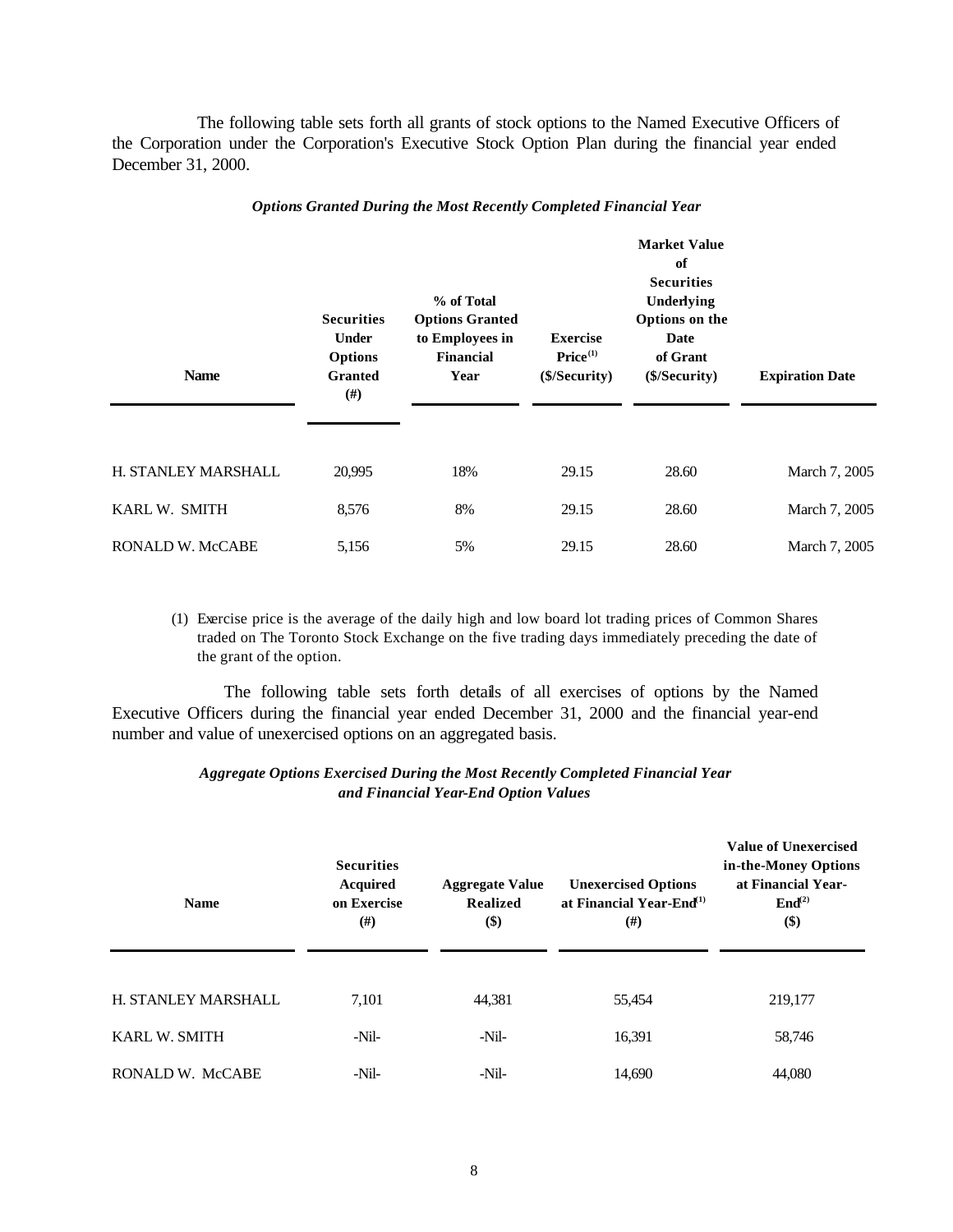(1) All options are exercisable.

(2) Options granted during 1998 and 1999 were not in-the-money at December 31, 2000.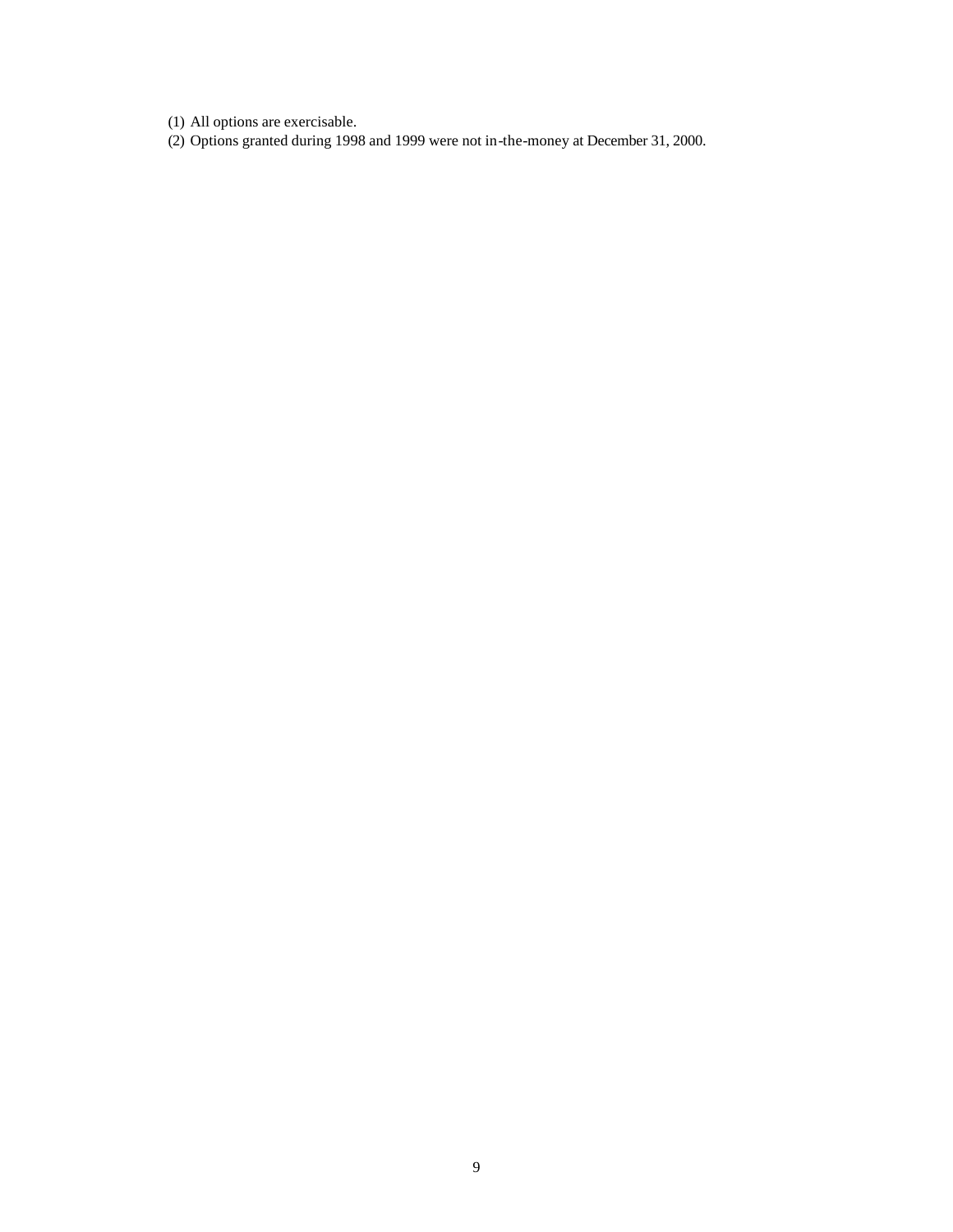#### **PENSION ARRANGEMENTS**

Mr. Marshall participates in a defined benefit pension plan and is party to an agreement with the Corporation that provides for supplemental payments upon retirement. Retirement compensation under both the defined benefit plan and the supplemental agreement are payable for life and reduced payments are made to a surviving spouse upon the death of Mr. Marshall. The supplemental payment agreement between the Corporation and Mr. Marshall entitles Mr. Marshall to receive, in effect, an annual payment following retirement of the difference between his total entitlement under the applicable defined benefit plan and 70% of his highest three-year average salary. Mr. Marshall is entitled to retire with full pension benefits on May 1, 2006.

Messrs. Smith and McCabe do not participate in a defined benefit pension plan. In 2000, the Corporation contributed an amount equal to 6.5% of base salary, which was matched by the named officers, up to the maximum RRSP contribution limit of \$13,500 as allowed by the Canada Customs and Revenue Agency, to a self-directed registered retirement savings plan for each of Messrs. Smith and McCabe. These officers participate in the non-contributory Supplemental Employee Retirement Plan of the Corporation ("SERP"). The SERP provides for the contribution by the Corporation of an amount equal to 13% of the base annual salary of the officer in excess of the allowed maximum for contribution to an RRSP to an account which will accrue interest equal to the rate of a 10-year Government of Canada Bond plus a premium of 1% to 3% dependent upon years of service. At the time of retirement, the funds accumulated under the SERP may be withdrawn in one lump sum or in equal payments over 10 years.

## **EMPLOYMENT AGREEMENTS**

The Corporation has entered into agreements with Messrs. Marshall, Smith and McCabe which provide, in effect, that in the event that the employment of any such executive is terminated by the Corporation, for other than just cause, then the Corporation shall pay to such executive an amount equal to three times that executive's then current annual salary. In addition, the terms of the employment contract between the Corporation and Mr. Marshall provides that he may elect to terminate his service under the agreement at any time within two years of a change in control of the Corporation and the Corporation shall pay to Mr. Marshall an amount equal to three times his then current annual salary.

#### **REPORT ON EXECUTIVE COMPENSATION**

Angus A. Bruneau, Darryl D. Fry, Linda L. Inkpen, and James M. Stanford constituted the Governance and Human Resources Committee of the Corporation during 2000. The Governance and Human Resources Committee ("Committee") was formed from the merger of the Nominating and Corporate Governance and Human Resources Committees and is charged with the responsibility to review, recommend and administer the compensation policies in respect of the Corporation's executive officers. The Committee's recommendations as to base salary, annual bonus levels and grants under the Corporation's Executive Stock Option Plan are submitted to the Board of Directors for approval. The Committee held four meetings during 2000.

The Corporation's executive compensation policies are designed to provide competitive levels of compensation, a significant portion of which is dependent upon individual and corporate performance and contribution to increasing shareholder value. The Committee recognizes the need to provide a total compensation package that will attract and retain qualified and experienced executive officers as well as align the compensation level of each executive to that executive's level of responsibility.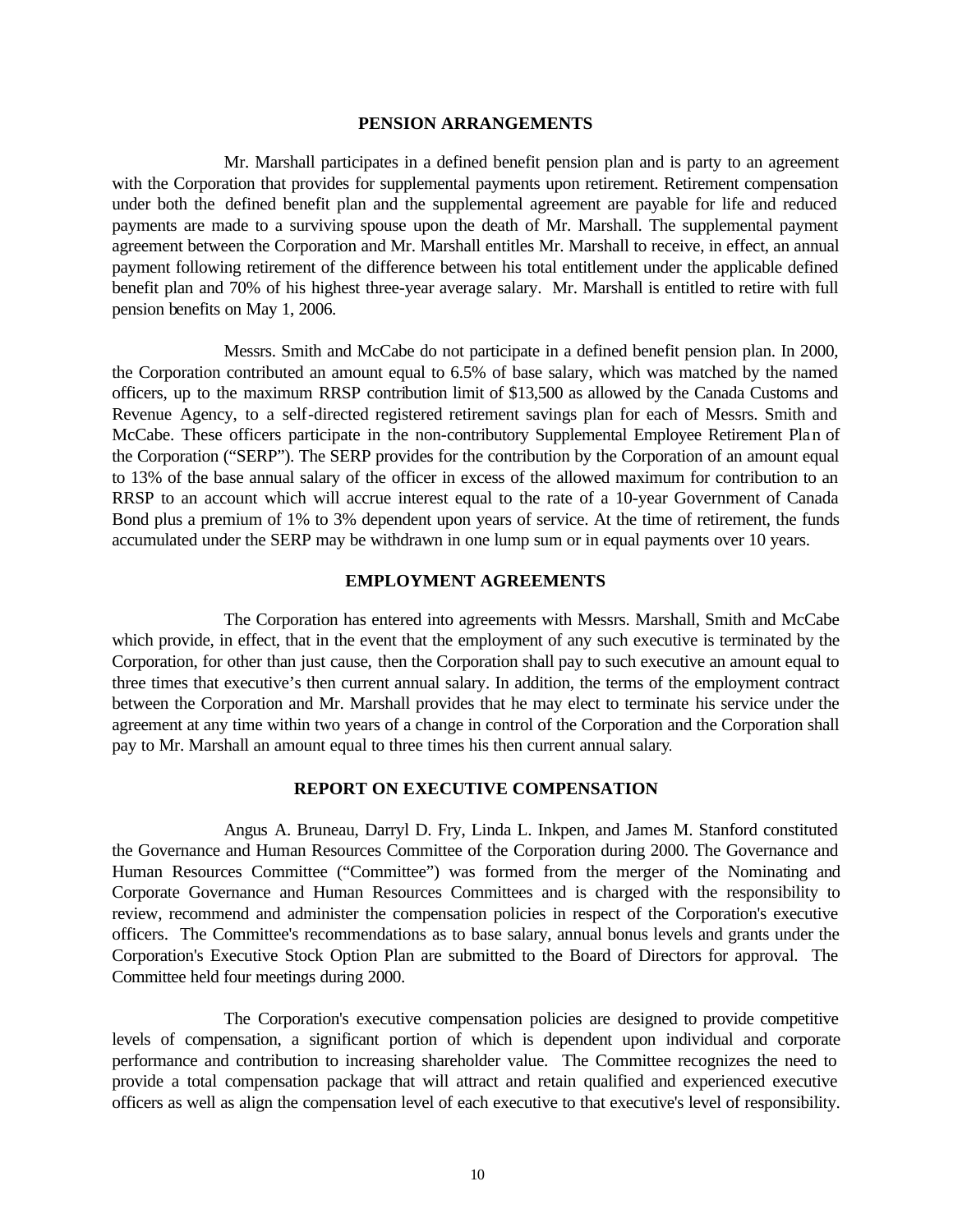The Committee regularly reviews survey data gathered by independent professional compensation consultants in respect of a wide group of Canadian industrial companies.

The major elements of the Corporation's executive compensation program are base salary, a short-term incentive in the form of an annual cash bonus and a long-term incentive in the form of options to purchase shares of the Corporation and an annual cash bonus in respect of the CEO and the Vice President, Finance and Chief Financial Officer ("CFO"). Compensation for the Corporation's executive officers involves a significant proportion of pay that is at risk. The annual bonus recognizes corporate performance on an annual basis, and is based, in part, on an evaluation of the executive's contribution to the Corporation's performance, and stock options which directly relate a substantial portion of the executive's long-term compensation to share price appreciation realized by the Corporation's shareholders. The Committee believes that this approach best serves the interests of shareholders by ensuring that executive officers are compensated in a manner that advances both the short-term and longterm interests of shareholders. The executive compensation regime is structured in a manner that emphasizes the greater ability of the CEO to affect corporate performance by making a greater portion of the CEO's compensation dependent upon corporate performance.

*Base Salary:* Base salary levels for the executive officers are established annually in the context of total compensation and by reference to the range of salaries paid generally by Canadian industrial corporations. The Corporation has a policy of paying executives at approximately the median of the salaries paid to executives of comparable Canadian industrial corporations. Executive salaries are reviewed annually by the Committee.

*Annual Cash Bonus:* Executives of the Corporation participate in a short-term incentive plan that provides for annual cash bonuses. The amount of each bonus is determined by way of an annual assessment of corporate and personal performance and is expressed as a percentage of each executive's salary. The corporate performance component of the short-term incentive plan is determined with reference to the financial performance of the Corporation relative to the annual business plan approved by the Board of Directors. Individual performance is assessed against specific goals and targets set annually in respect of each executive. In 2000, the CEO, CFO and the General Counsel, had the opportunity to earn a bonus of up to 52.5%, 37.5 % and 30% of their base salaries respectively.

The CEO and CFO participate in a long-term incentive plan which rewards corporate performance determined with reference to the performance of the Corporation's common shares measured against the S&P/TSE Canadian SmallCap Index. In 2000, the CEO and the CFO had the opportunity to earn a cash bonus of up to 17.5% and 7.5% of their respective base salaries under the longterm incentive plan.

*Stock Options:* Long-term incentives include grants of options under the Corporation's ESOP, the purpose of which is to encourage key employees to maximize shareholder value. Under guidelines for the ESOP approved by the Board, each executive may receive one option grant per year. The number of shares granted under option is dependent upon the optionee's salary level. Options, which have been granted prior to the proposed ESOP Amendments, are exercisable for five years from the date of the option and each executive is entitled to receive a loan for the full purchase price of the shares purchased on the exercise of an option. In 2000, the Named Executive Officers were granted options entitling them to purchase 34,727 shares in the aggregate at a purchase price of \$29.15 per share. In granting stock options in 2000, the Committee did not consider the overall number and value of options then held by each individual who was granted options. The Corporation does not have specific target ownership levels for equity holdings in the Corporation by executive officers and other key employees.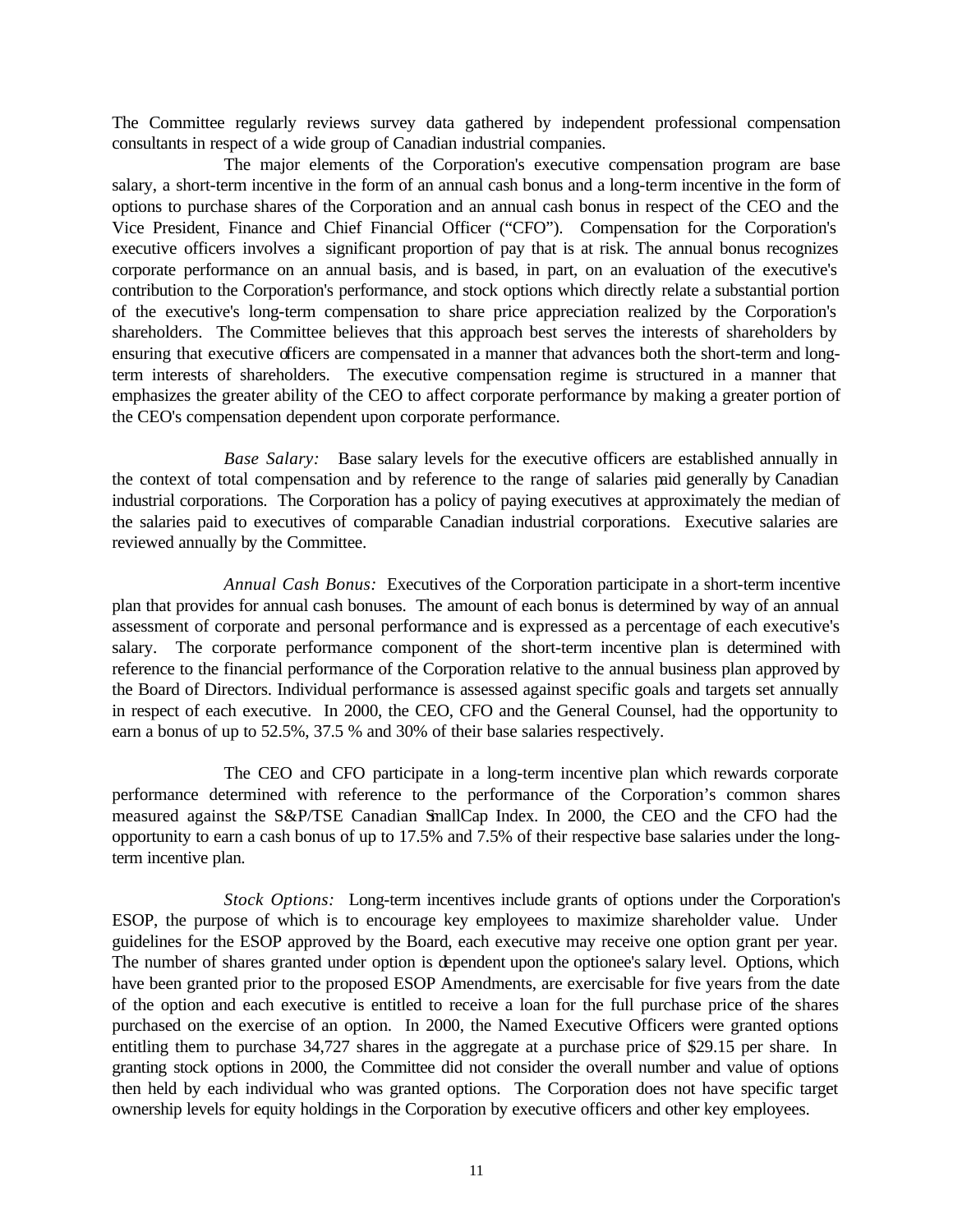The Committee believes that the Corporation's compensation regime appropriately takes into account the performance of the Corporation and the contribution of the CEO and other executive officers of the Corporation toward that performance.

# **REPORT ON CORPORATE GOVERNANCE**

## **Corporate Governance**

The Board of Directors and Management of Fortis Inc. acknowledge the critical importance of good corporate governance practices in the proper conduct of the affairs of the Corporation. The following commentary summarizes the more significant principles, structures and processes that characterize the Corporation's approach to corporate governance.

## **Composition of Board**

The Board has examined the relationships which exist between each current director and the Corporation and has concluded that all but one of the directors are "unrelated directors" in that they are independent of Management and are free from any interest and any business or other relationship which could, or could reasonably be perceived to, materially interfere with the director's abilities to act with a view to the best interests of the Corporation. The only director who is not unrelated is Mr. Marshall, who is the President and Chief Executive Officer of the Corporation. At the end of 2000, the Board was composed of eight members. This Management Information Circular proposes the nomination of eight directors, which is within the size range that the Board considers appropriate for effective decisionmaking.

## **Independent Functioning of the Board**

Only one of the directors, Mr. Marshall, is a member of Management. The Board has established the policy of reserving a time immediately prior to the end of each Board and Committee meeting when the Board, or Committee, meets without Management present.

The Board believes that the pre-eminent consideration in corporate governance is the effectiveness of the Board as a whole. The Board recognizes the value of assessment of its work collectively and of the contributions of individual members of the Board. The Board conducted its third annual review of Board effectiveness during 1999, and has elected to undertake formal reviews on a biennial basis.

## **Board's Expectations of Management**

The Board expects Management to keep it aware of the Corporation's performance and events affecting the Corporation's business, including opportunities in the marketplace and positive or adverse factors. In addition, the Board requires Management to obtain its approval for all significant decisions, including major financing, acquisitions, dispositions, budgets, capital expenditures, litigation and senior management appointments.

## **New Directors' Orientation Program**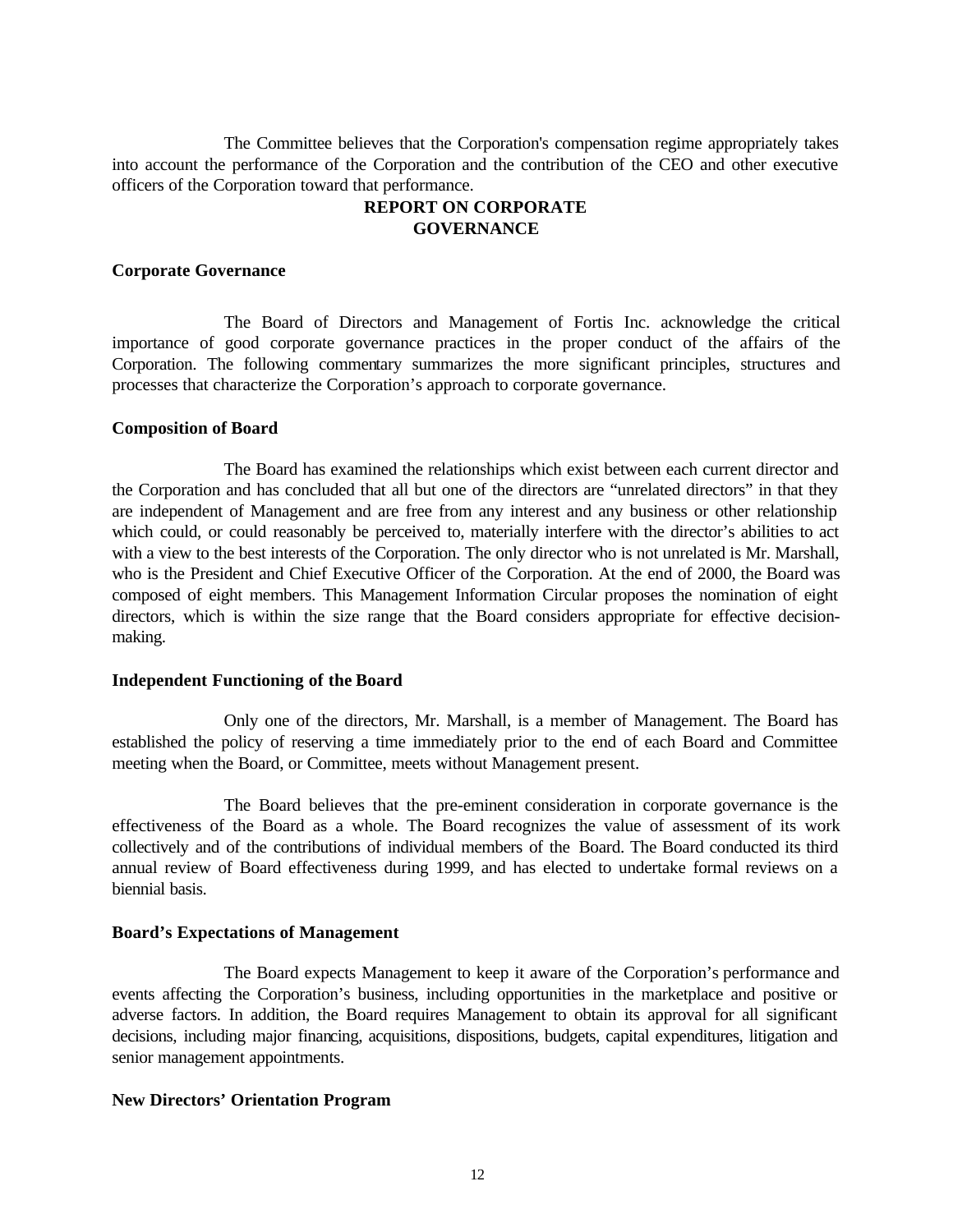Each new recruit to the Board is provided with current and historical data pertaining to the operations of the Board and the Corporation and an assessment of current strategic opportunities and problems facing the Corporation. Board meetings are periodically held at business locations of the Corporation's subsidiaries affording all directors the opportunity to observe business operations and meet employees of the operating subsidiaries.

# **Position Descriptions for the Board, Chair of the Board, and Chief Executive Officer**

The Board has adopted formal position descriptions for the Board, the Chair of the Board and the President and Chief Executive Officer. These position descriptions define the role and responsibility of each position in conducting the business and affairs of the Corporation and are reviewed by the Governance and Human Resources Committee on an annual basis.

#### **Strategic Planning and Risk Identification**

There exists in the Corporation, and each of its subsidiaries, a strategic planning process led by Management that culminates annually in Management's presentation to the Board of a five-year strategic and business plan. This plan focuses on the long-term goals of the Corporation, identifies the principal opportunities and business risks confronting the Corporation in the pursuit of its goals, and sets out the strategies and systems proposed to be employed to capitalize on the opportunities and manage the risks. The Board engages in an objective and detailed assessment of the plan, and requests any changes or additions that the Board considers to be appropriate. After the plan has received Board approval, the Board monitors Management's implementation of the plan.

#### **Communications**

The Board is assured that the Corporation's communications provide full, true and plain disclosure of all material matters related to its business as required by regulatory authorities.

# **Use of Committees**

The Board annually appoints from amongst its members two standing committees. Each committee has a written mandate which sets out in detail the activities or areas of the Corporation's business to which the committee is required to devote its attention. Each committee reviews its mandate on an annual basis and both of the mandates are considered by the Governance and Human Resources Committee. With minor exceptions, the committees' decision-making powers are limited to the making of recommendations to the full Board. All committees are currently composed of "unrelated" directors.

## *Governance and Human Resources Committee*

Effective May 17, 2000, the Nominating and Corporate Governance Committee and the Human Resources Committe merged into the Governance and Human Resources Committee which is responsible for, among other things:

(i) proposing to the full Board new nominees for election to the Board;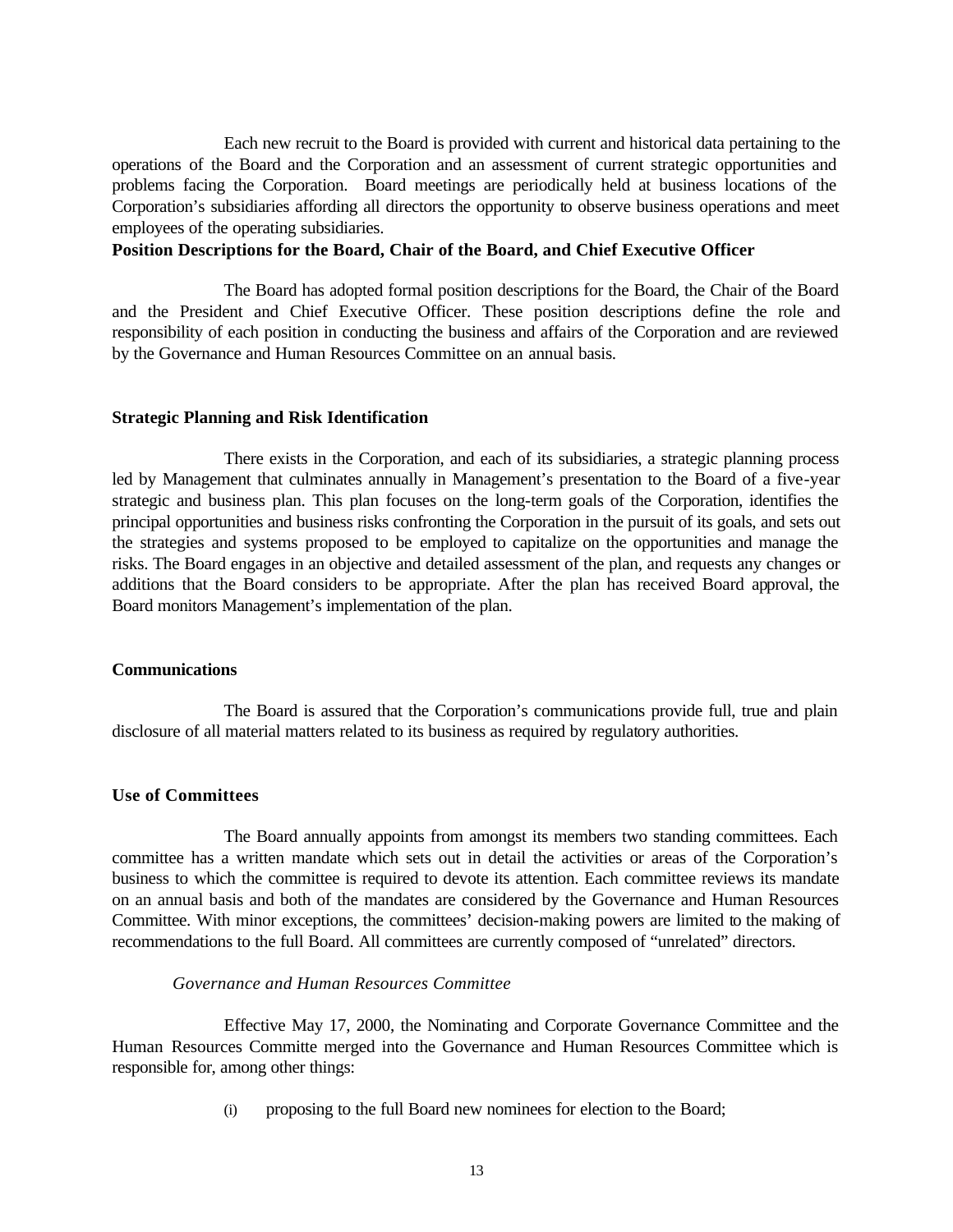- (ii) carrying out procedures specified by the Board for assessing the effectiveness of the Board as a whole and of each Board committee;
- (iii) reviewing and making recommendations to the Board with respect to the adequacy and form of the compensation of directors;
- (iv) developing and recommending to the Board the Corporation's approach to corporate governance issues;
- (v) approving the engagement of an outside expert, or experts, by an individual director at the Corporation's expense;
- (vi) assisting and advising the Board and CEO in appointing senior management;
- (vii) designing and implementing programs for training and developing senior management and planning for succession within the ranks of senior management;
- (viii) overseeing the form and adequacy of the compensation and benefits provided by the Corporation to its senior management; and
- (ix) administering the Executive Stock Option Plan and the Directors' Stock Option Plan.

## *Audit Committee*

The Audit Committee of the Board functions under a mandate that imposes on the Committee responsibility for, among other things:

- (i) overseeing management reporting on internal controls;
- (ii) communicating regularly and directly with the external auditors concerning matters of interest to the Audit Committee, or the auditors, including the integrity of the Corporation's systems; and
- (iii) reviewing quarterly unaudited and annual audited financial statements and recommending approval thereof to the Board.

In general, the Board relies on the Audit Committee to ensure that the Corporation maintains the systems needed to manage the Corporation's businesses effectively and to generate reliably the financial information required by the Board to discharge its responsibilities.

Report presented by the Committee:

J. M. Stanford A. A. Bruneau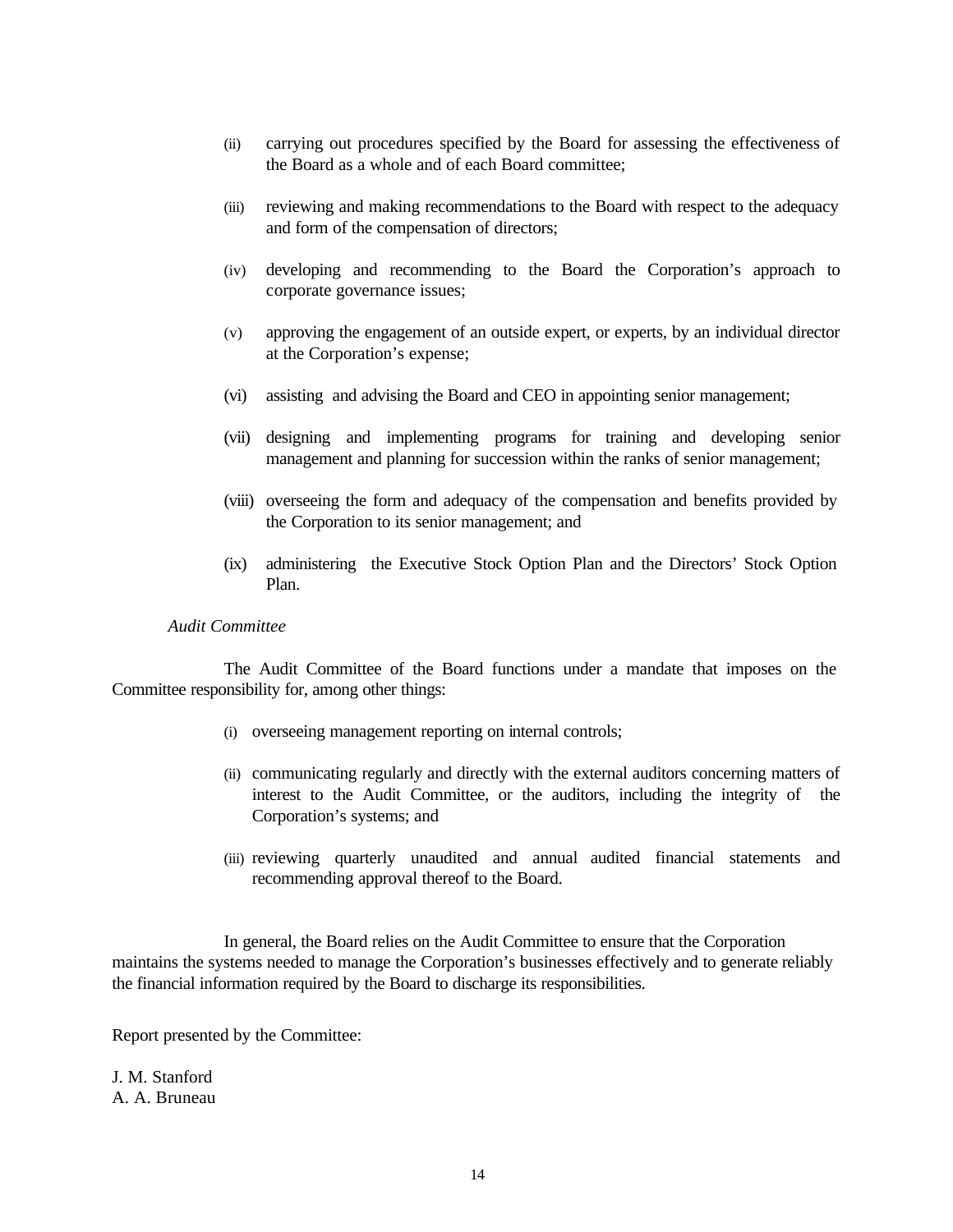D. D. Fry L. L. Inkpen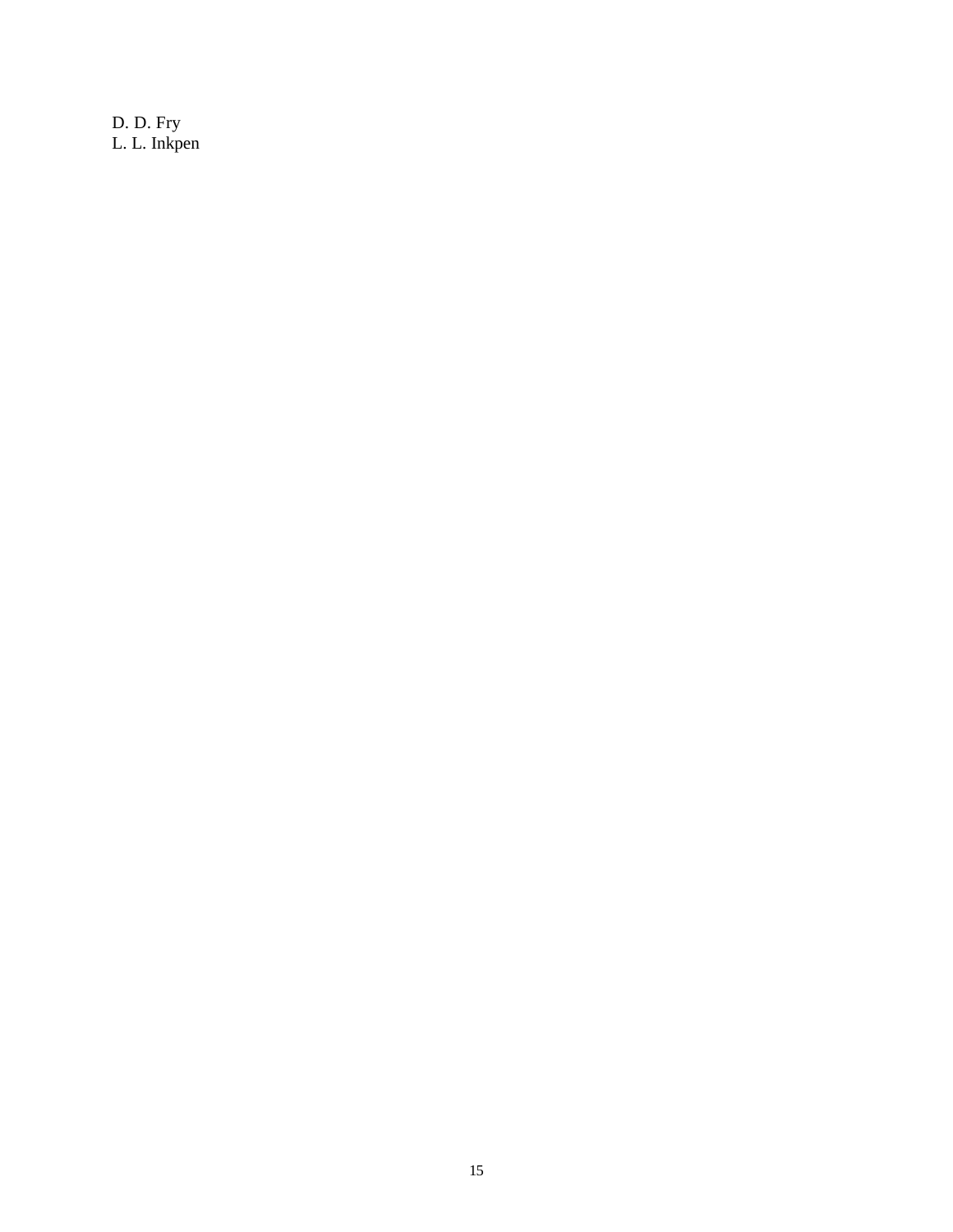### **PERFORMANCE GRAPH**

The following graph shows changes over the past five year period in the value of \$100 (assuming reinvestment of dividends) invested in: (1) the Corporation's Common Shares; and (2) The Toronto Stock Exchange's 300 Total Return Index, as of December 31, 2000.



**Five-Year Cumulative Total Return on \$100 Investment Fortis Inc. Common Shares and the TSE 300 Index (December 31, 1995 - December 31, 2000)**

|                      | 1995 | 996 | 1997   | 1998 | <u> 1999</u> | 2000 |
|----------------------|------|-----|--------|------|--------------|------|
| <b>Fortis Common</b> | 100  |     | י רי ו | 162  | 140          | 171  |
| TSE 300 Index        | 100  | 128 | 48     |      | 191          | 205  |

## **COMPENSATION OF DIRECTORS**

During the fiscal year ended December 31, 2000, each director of the Corporation, except the Chair, who was not an employee of the Corporation, or any of its subsidiaries, was paid an annual retainer of \$15,000. The Chair was paid an annual retainer of \$45,000. Each director who was not an employee of the Corporation, or any of its subsidiaries, was paid a meeting fee of \$1,100 in respect of each meeting of the Board of Directors, or any committee thereof, attended, in person or by telephone, by such director, together with reimbursement of their travel expenses. An additional annual retainer of \$5,000 was paid to each chair of a committee of the Board of Directors who was not an employee of the Corporation, or any of its subsidiaries.

 At the Annual and Special Meeting of Shareholders of May 20, 1998, the shareholders approved establishment of a Directors' Stock Option Plan. On June 2, 1998, each director who was not an employee of the Corporation,  $\alpha$  any of its subsidiaries, was granted an option to purchase 5,000 shares at an exercise price of \$45.12 per share. These options expire on May 31, 2003. On March 8, 2000 the Board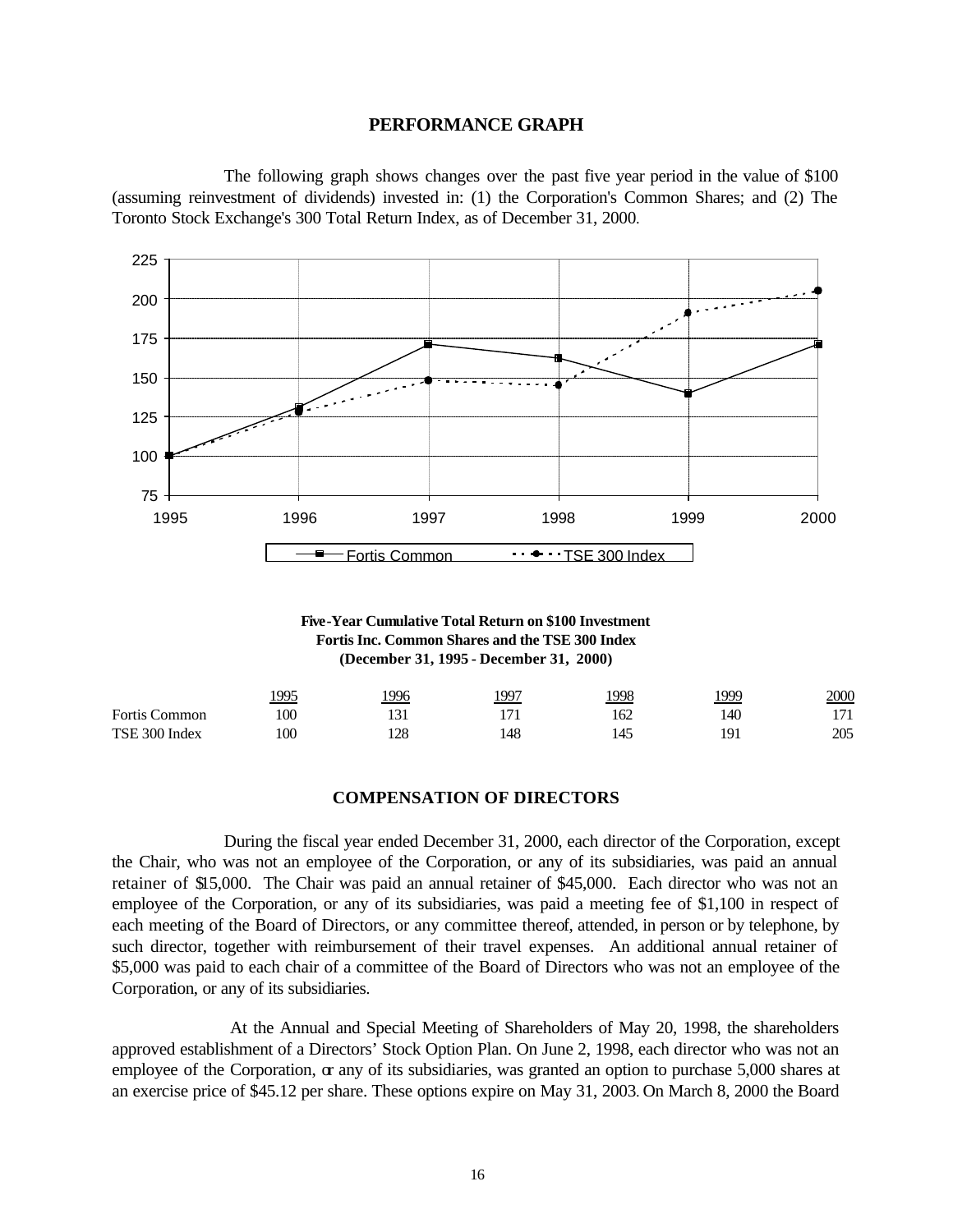granted options to acquire 5,000 common shares to each of the directors, except Mr. Marshall, at an exercise price of \$29.15 per share. These options expire on March 7, 2005.

## **DIRECTORS AND OFFICERS LIABILITY INSURANCE**

Directors' and officers' liability insurance has been purchased for the benefit of the directors and officers of the Corporation. The premium paid by the Corporation for such insurance in 2000 was \$37,000. The insurance coverage obtained under the policy is \$35,000,000 in respect of any one incident, subject to a \$100,000 deductible.

## **INDEBTEDNESS OF DIRECTORS, EXECUTIVE OFFICERS AND SENIOR OFFICERS**

As at March 31, 2001, the aggregate indebtedness of all officers, directors and employees to the Corporation, incurred in connection with purchases of securities of the Corporation, was \$475,745.

The following table sets forth details of the indebtedness of directors and officers of the Corporation under securities purchase programs.

| <b>Name and Principal Position</b>                                             | Involvement of<br>Corporation or<br>Subsidiary | Largest<br>Amount<br>Outstanding<br>During 2000<br>$($)$ | Amount<br>Outstanding<br>As at<br>March 31, 2001<br>$($)$ | Financially<br><b>Assisted</b><br><b>Securities</b><br><b>Purchased</b><br>During<br>2000<br>(# ) | <b>Security for</b><br><b>Indebtedness</b> |
|--------------------------------------------------------------------------------|------------------------------------------------|----------------------------------------------------------|-----------------------------------------------------------|---------------------------------------------------------------------------------------------------|--------------------------------------------|
| H. STANLEY MARSHALL<br>President and Chief Executive<br>Officer                | Fortis<br>As Lender                            | 238,249                                                  | 445,137                                                   | 8,388                                                                                             | the Securities<br>Purchased                |
| <b>KARL W. SMITH</b><br>Vice President, Finance and<br>Chief Financial Officer | Fortis<br>As Lender                            | 9,093                                                    | 10,658                                                    | 433                                                                                               | the Securities<br>Purchased                |
| RONALD W. McCABE<br>General Counsel and Corporate<br>Secretary                 | Fortis<br>As Lender                            | 10,500                                                   | 9,667                                                     | 442                                                                                               | the Securities<br>Purchased                |

## *Table of Indebtedness of Directors, Executive Officers and Senior Officers under Securities Purchase Programs*

All of the above-noted indebtedness was incurred under the Corporation's Executive Stock Option Plan or the Corporation's Employee Share Purchase Plan.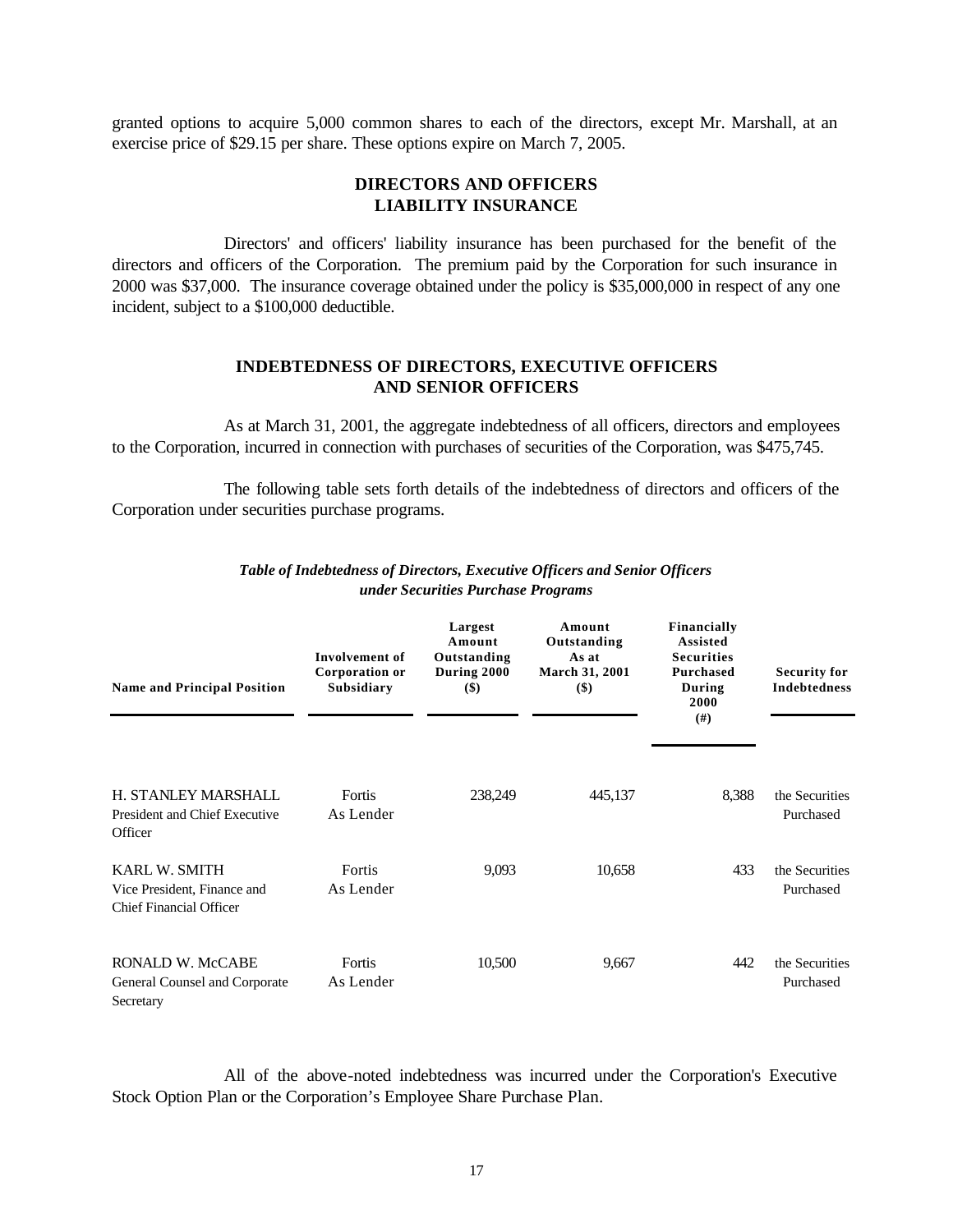As at March 31, 2001, there was no indebtedness of the officers, directors and employees of the Corporation incurred other than in connection with the purchase of securities of the Corporation.

## **GENERAL**

Management knows of no matters to come before the meeting other than the business referred to in the notice of meeting. However, if any other matters should be properly brought before the meeting, the accompanying proxy will be voted on such matters in accordance with the best judgment of the proxy nominee.

# **CERTIFICATE**

The contents and the sending of this Management Information Circular have been approved by the Board of Directors of the Corporation.

St. John's, Newfoundland April 5, 2001 Ronald W. McCabe

General Counsel and Corporate Secretary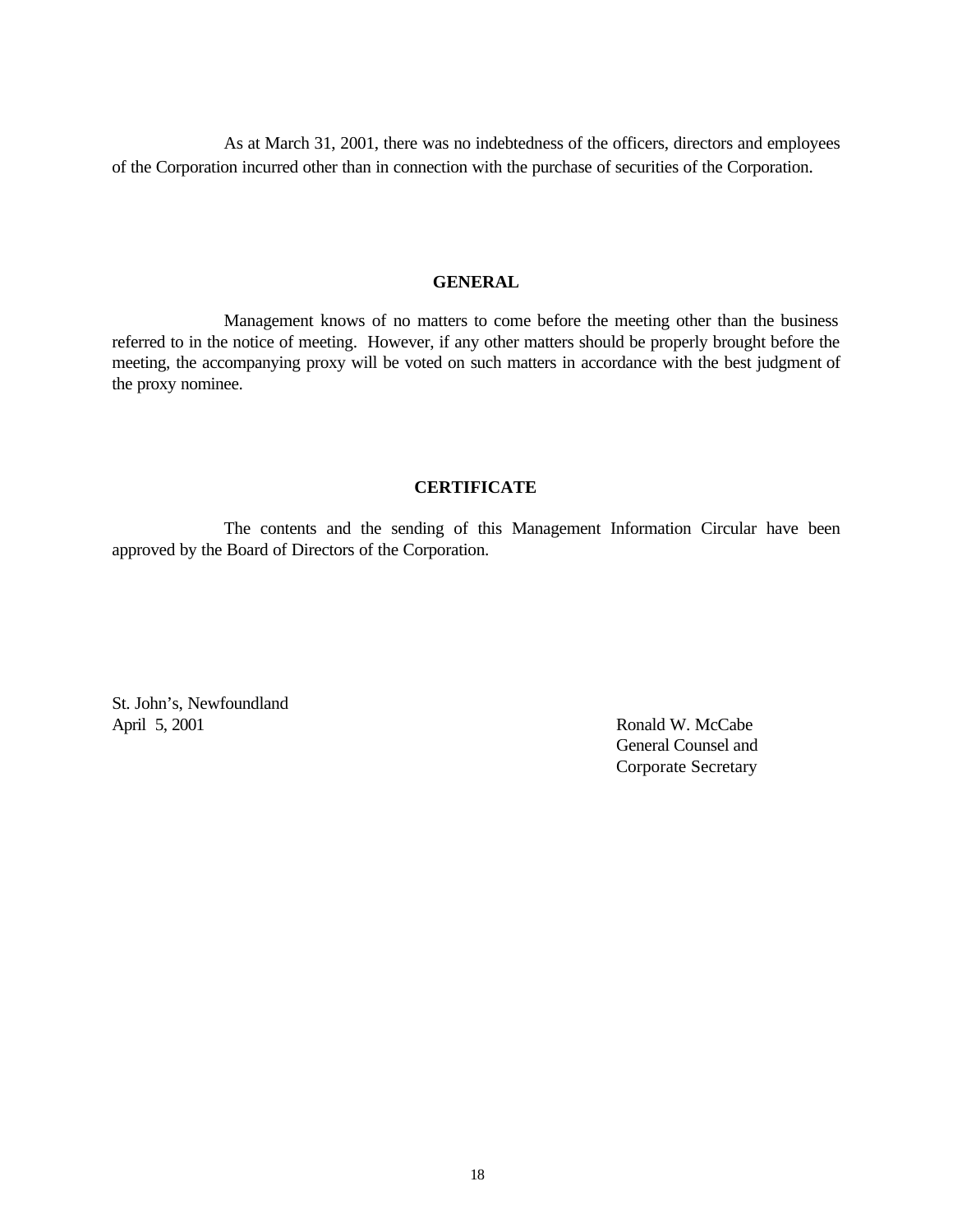# **SCHEDULE A**

## **Resolution of the Shareholders of Fortis Inc.**

## **ESOP Resolution**

- 1. The amendment to the Amended and Restated Executive Stock Option Plan of the Corporation (the "ESOP") to increase the maximum number of common shares of the Corporation (the "Common Shares") which may be issued under options granted under the ESOP from 800,000 Common Shares to 1,300,000 Common Shares be and is hereby approved;
- 2. The ESOP is hereby amended by deleting Section 3.7 in its entirety and replacing it with the following:

"An Option shall expire on such date or on the occurrence of such event as may be determined by the Committee except that an Option shall expire no later than ten (10) years from the date the Option was granted.";

- 3. The ESOP be amended and restated to give effect to the foregoing amendments and all previous amendments; and
- 4. Any officer of the Corporation be and is hereby authorized, for, in the name and on behalf of the Corporation, to do all such acts and things and to execute, whether under the corporate seal of the Corporation or otherwise, and to deliver all such documents and instruments as may be considered necessary or desirable in order to carry out the provisions of this resolution.

## **SCHEDULE B**

## **Resolution of the Shareholders of Fortis Inc.**

## **DSOP Resolution**

1. The Directors' Stock Option Plan of the Corporation (the "DSOP") is hereby amended by deleting Section 3.6 in its entirety and replacing it with the following:

> "An Option shall expire on such date or on the occurrence of such event as may be determined by the Committee except that an Option shall expire no later than ten (10) years from the date the Option was granted.";

- 2. The DSOP be amended and restated to give effect to the foregoing amendments and all previous amendments; and
- 3. Any officer of the Corporation be and is hereby authorized, for, in the name and on behalf of the Corporation, to do all such acts and things and to execute, whether under the corporate seal of the